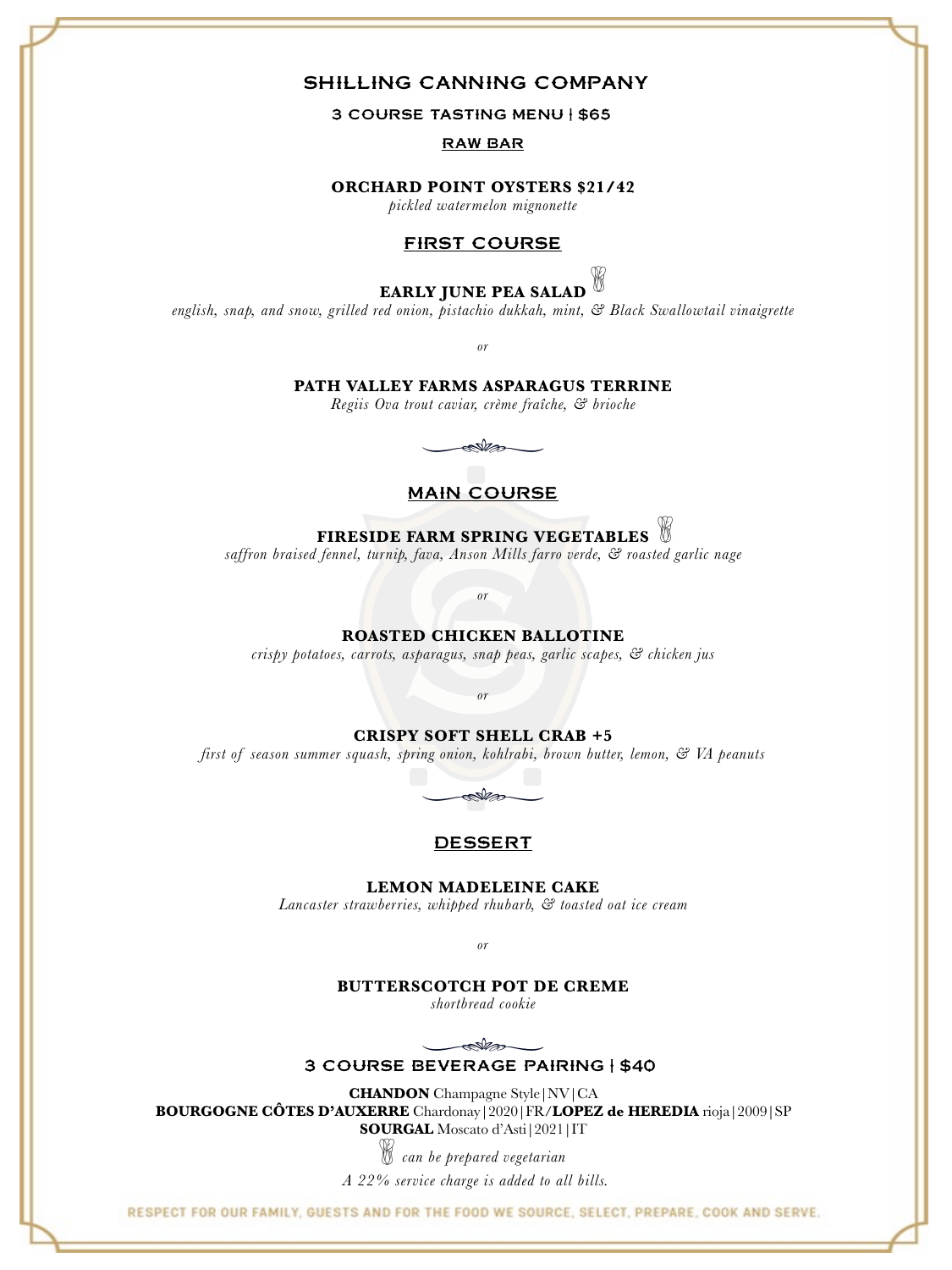# Shilling canning company a la carte menu

#### RAW BAR

## **ORCHARD POINT OYSTERS \$21/42**

*pickled watermelon mignonette* 

*mys* 

#### SMALLS

#### **THICK CUT TRUFFLE FRIES \$18**

*Périgord black truffle,& garlic aioli* 

**LANCASTER BIBB SALAD \$16**

*cucumber, fine herbs, St. Malachi Reserve, & house vinaigrette* 

**EARLY JUNE PEA SALAD \$18**

 *english, snow, and snap, grilled red onion, pistachio dukkah, mint, & Black Swallowtail vinaigrette* 

**PATH VALLEY FARMS ASPARAGUS TERRINE \$25**

*Regiis Ova trout caviar, crème fraîche, & brioche*



**FIRESIDE FARM SPRING VEGETABLES \$32**

*saffron braised fennel, turnip, fava, Anson Mills farro verde, & roasted garlic nage*

**CRISPY SOFT SHELL CRAB \$42**

*first of season summer squash, spring onion, kohlrabi, brown butter, lemon, & VA peanuts* 

 **ROASTED CHICKEN BALLOTINE \$42**

*crispy potatoes, carrots, asparagus, snap peas, garlic scapes, & chicken jus*

#### **BUTTERMILK FRIED AMISH CHICKEN \$38**

*fried chicken, hot honey, hoe cake, maple syrup, braised greens, & Sea Island red peas*

### **WOOD GRILLED STEAK FRITES \$40**

*bavette, ramp butter, thick cut fries, & greens*

 $\mathbb{R}$ 

#### **SWEETS**

**LEMON MADELEINE CAKE \$13**

*Lancaster strawberries, whipped rhubarb, & toasted oat ice cream*

**BUTTERSCOTCH POT DE CREME \$13**

*shortbread cookie*

*A 22% service charge is added to all bills.*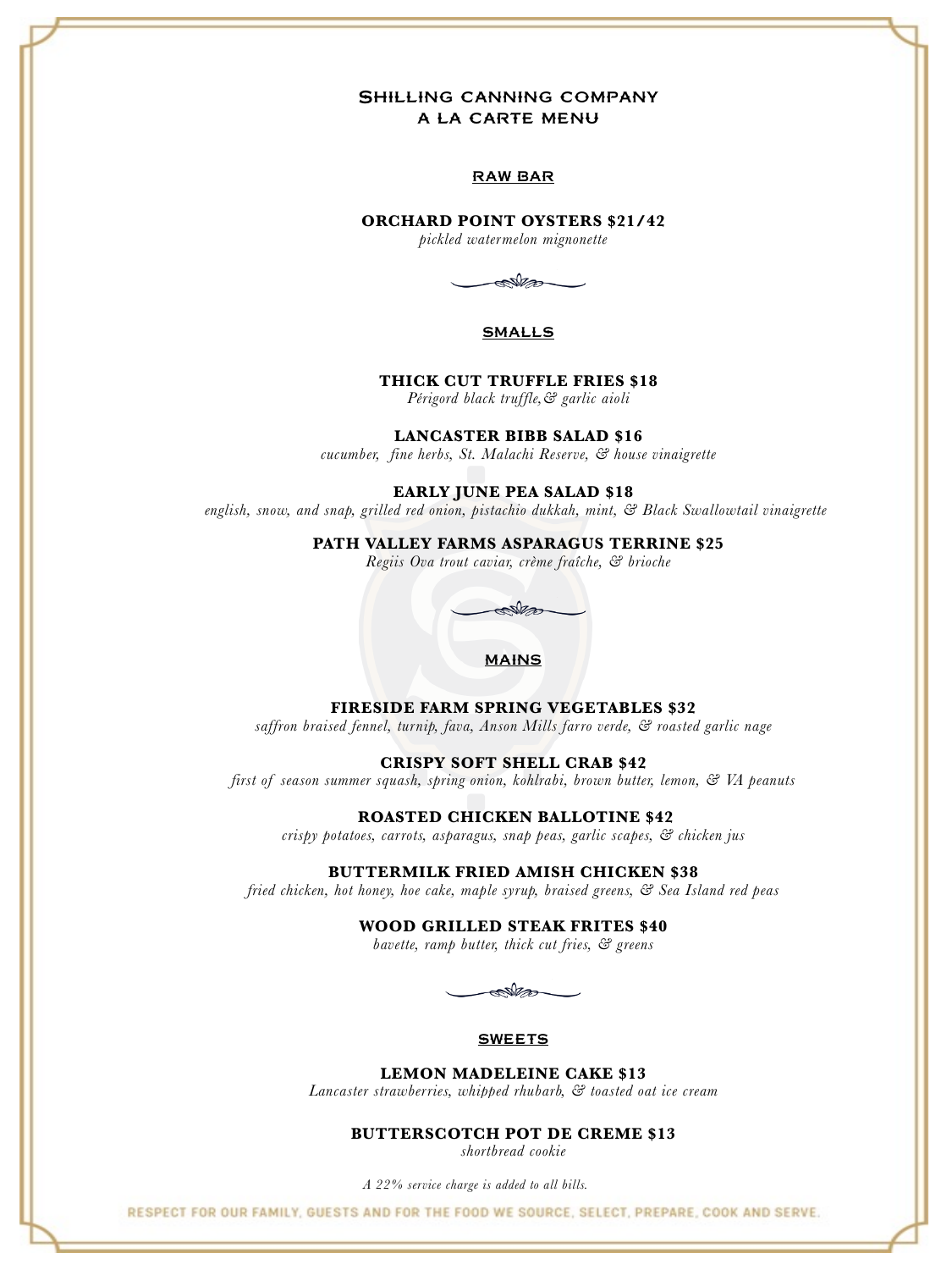# **BEVERAGES**

# WINE

## SPARKLING WHITE RED

| <b>CHANDON</b><br>Blanc de Noir   NV   CA                                             | \$14/55  | <b>VENETO ROSSO</b><br>merlot $\mathcal C$ corvina   2019   IT                             | \$14/60 |
|---------------------------------------------------------------------------------------|----------|--------------------------------------------------------------------------------------------|---------|
| <b>VEUVE CLICQUOT</b><br>$Brut$ $ NV $ $FR$                                           | \$33/115 | <b>VAN DUZER</b><br>pinot noir $\lfloor 2018 \rfloor$ OR                                   | \$17/70 |
| <b>RUINART BLANC DE BLANC</b><br>Champagne   NV  FR                                   | \$135    | <b>BREA CELLARS</b><br>cabernet $(2020) CA$                                                | \$18/75 |
| <b>KRUG GRANDE CUVEE</b><br>Champagne   NV  FR                                        | \$400    | <b>DOMAINE du CAYRON</b><br>Grenache, Syrah, Cinsualt, & Mourvedre   2018   FR             | \$95    |
|                                                                                       |          | <b>GOODFELLOW</b><br>pinot noir $\lfloor 2018 \rfloor$ OR                                  | \$95    |
| <b>SPARKLING ROSÉ</b>                                                                 |          | <b>LIMERICK LANE 'RUSSIAN RIVER'</b><br>$zinfandel$   2019   CA                            | \$100   |
| <b>MONT MARCAL ROSADO</b><br>rosé Cava   2017   $ES$                                  | \$14/55  | <b>ROCKY &amp; CO 'DETERTS'</b><br>$merlot$   2017   VA                                    | \$110   |
| <b>GUY LARMANDIER ROSE</b><br>Champagne   NV  FR                                      | \$120    | SAN FELICE 'POGGIO ROSSO'<br>Chianti classico gran selezione $ 2015 IT$                    | \$120   |
| <b>MOET &amp; CHANDON ROSE IMPERIAL</b><br>Champagne   NV  FR                         | \$115    | <b>DOMAINE LA MANARINE</b><br>Grenache Châteauneuf du Pape   2017   FR                     | \$130   |
| PIERRE PAILLARD 'LES TERRES ROSES'<br>rosé Champagne $ NV FR$                         | \$120    | <b>GARGIULO 'MONEY ROAD RANCH'</b><br>cabernet $\vert 2017 \vert CA$                       | \$150   |
|                                                                                       |          | LOPEZ DE HEREDIA 'VIÑA TODONIA'<br>tempranillo $\vert 2008 \vert ES$                       | \$160   |
| WHITE                                                                                 |          | <b>GARGIULO 'G MAJOR'</b><br>$\mathit{cabernet} \mid 2016 \mid \mathit{CA}$                | \$250   |
| <b>DOMAINE de la BREGEONNETTE</b><br>muscadet   2020   FR                             | \$14/56  | <b>ROSĖ</b>                                                                                |         |
| <b>LAND OF SAINTS</b><br>sauvignon blanc   2020   CA                                  | \$15/60  | <b>DAHLIA</b><br>saperavi   2020   $GE$                                                    | \$14/55 |
| <b>GOISOT</b><br>$chardonnay$   2020   $FR$                                           | \$17/65  | <b>CHATEAU D'ESCLANS 'WHISPERING ANGEL'</b><br>grenache $\mathcal{C}$ cinsault   2020   FR | \$15/60 |
| <b>CHRYSALIS</b><br>albariño verde $(2020)$ VA                                        | \$75     | <b>DAOU</b><br>grenache $\mathcal C$ sauvignon blanc $(2020)$ CA                           | \$75    |
| <b>DOMAINE HUET</b><br>chenin blanc sec $\lfloor 2019 \rfloor FR$                     | \$105    |                                                                                            |         |
|                                                                                       |          | <b>COCKTAILS \$16</b>                                                                      |         |
| <b>QUEEN HENRIETTA MARIA</b><br>McClintock Gin, Civic Vodka, Lillet, & orange bitters |          | <b>FUNNY BUSINESS</b><br>Sombra Mezcal, Cocchi Torino, Don Ciccio Don Fernet, &            |         |

#### **RED CROWN CRANE**

*Rujero Singani, aged and dark rum, Don Ciccio Cerasum, pineapple, lim, & house made grenadine* 

**CUPPA**

*Green Hat Gin, Yellow Chartreuse, Earl Grey honey, lemon, & egg white*

**SHELLBACK**

*KO Bare Knuckle rye, cardamom chai spiced syrup, & bitters* 

*Sombra Mezcal, Cocchi Torino, Don Ciccio Don Fernet, & Creme de Cacao*

**QUETZAL CUP** *Cimarron tequila, Ambrosia, hibiscus, oleo, & hatch pepper Chile*

**SHIPSHAPE** *Civic Vodka, strawberry Campari, Chinese six spice, Tio Pepe Fino, lemon, & sparkling water*

**NIGHTTIDE** *Thrashers Coconut Rum, coconut milk, Don Ciccio Concerto coffee liqueur, & Compass Coffee nitro cold brew* 

# NON-ALCOHOLIC

**QUARTERDECK \$14** *Monday non-alcoholic gin, strawberry, lavender, lemon, & sparkling water*

**CARDINAL BLEND \$6** *Compass Coffee | DC*

**EL CAPITÁN \$14** *Monday non-alcoholic gin, chai, lime, pineapple, hibiscus, & pomegranate*

> **NITRO COLD BREW \$8** *Compass Coffee | DC*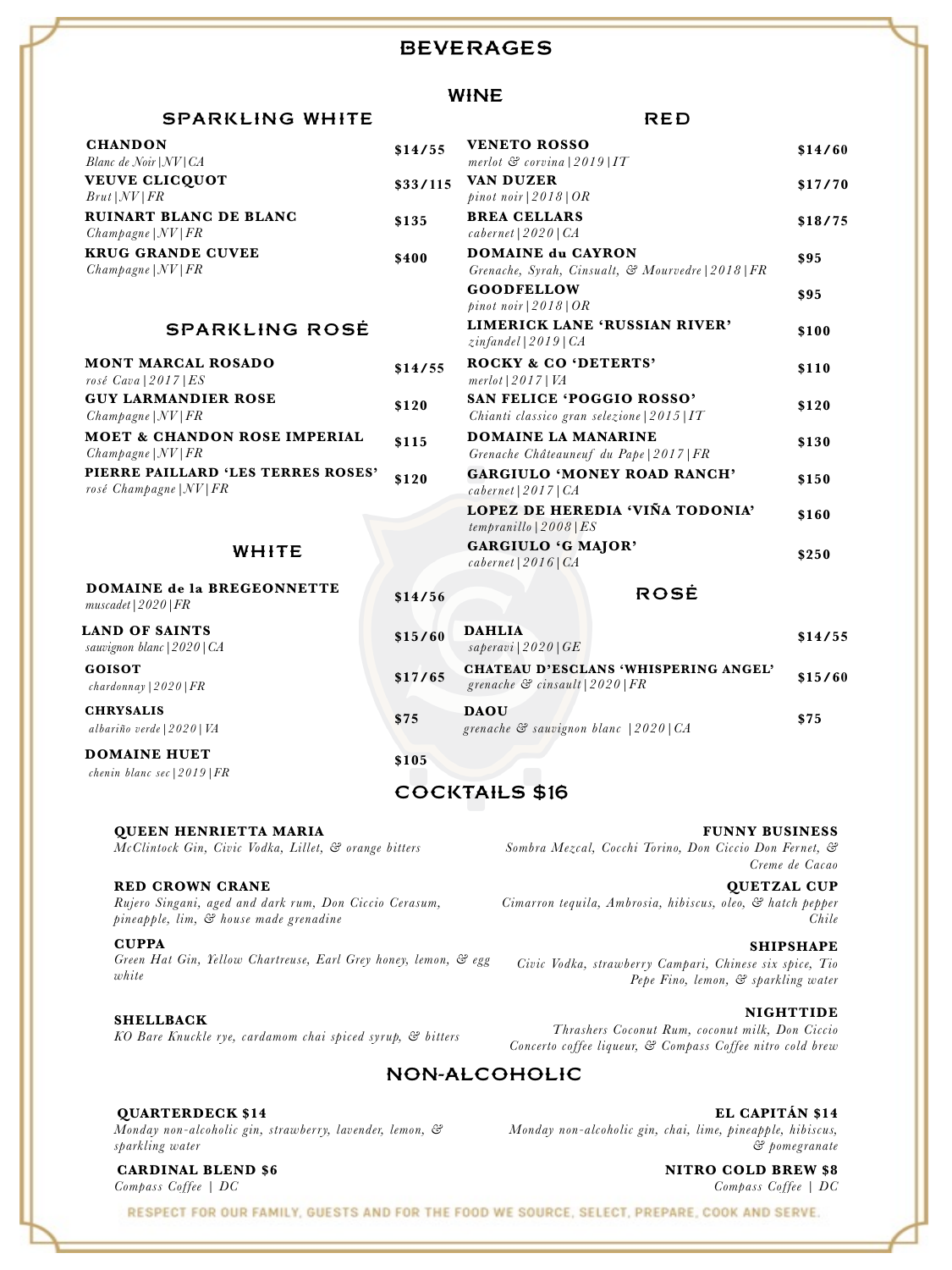# FULL BEVERAGE PORTFOLIO

# LIQUOR

|                                        |           | LIWUUK                         |    |
|----------------------------------------|-----------|--------------------------------|----|
| <b>VODKA</b>                           |           | <b>BOURBON</b>                 |    |
| TITO'S                                 | 15        | <b>MAKER'S MARK</b>            | 14 |
| <b>CIVIC</b>                           | 14        | <b>JOHNNY DRUM</b>             | 14 |
| <b>KETEL ONE</b>                       | 15        | <b>REDEMPTION</b>              | 14 |
| <b>GREY GOOSE</b>                      | 15        | <b>1-8 DISTRICT BOURBON</b>    | 20 |
|                                        |           | <b>FOUR ROSES SMALL BATCH</b>  | 14 |
| GIN                                    |           | <b>WIGLE STRAIGHT</b>          | 16 |
| <b>HENDRICK'S</b>                      | 15        | <b>HIGH WIRE SORGHUM</b>       | 18 |
| <b>SPRING 44</b>                       | 14        | <b>HIGH WIRE JIMMY RED</b>     | 28 |
| <b>MCCLINTOCK</b>                      | 15        | <b>NOAH'S MILL</b>             | 20 |
| <b>BAR HILL TOM CAT</b>                | 16        | <b>WOODFORD RESERVE</b>        | 18 |
| <b>GREEN HAT CLASSIC</b>               | 13        | <b>WATHEN'S</b>                | 18 |
| <b>GREEN HAT OLD TOM</b>               | 14        | <b>RESEVOIR</b>                | 25 |
| <b>GREEN HAT ARONIA</b>                | 12        | <b>BLANTONS</b>                | 28 |
| <b>CATOCTIN WATERSHED</b>              | 16        | <b>ELIJAH CRAIG</b>            | 16 |
| <b>BOTANIST</b>                        | 16        | <b>WELLER</b>                  | 20 |
| <b>STRAY DOG</b>                       | 16        | <b>BASIL HAYDEN</b>            | 18 |
| <b>MONKEY 47</b>                       | 16        | <b>BOOKERS</b>                 | 34 |
| <b>TANQUERAY</b>                       | 15        | <b>BUFFALO TRACE</b>           | 16 |
|                                        |           | <b>ANGELS ENVY</b>             | 18 |
| <b>RUM</b>                             |           |                                |    |
|                                        |           | <b>RYE</b>                     |    |
| THRASHER'S COCONUT                     | 14        | <b>RITTENHOUSE 100</b>         | 14 |
| <b>THRASHER'S SPICED</b>               | 14        | <b>HIGH WEST DOUBLE RYE</b>    | 15 |
| <b>WRAY &amp; NEPHEW OVERPROOF RUM</b> | 14        | <b>1-8 DISTRICT RYE</b>        | 18 |
| <b>PLANTATION 3 STARS</b>              | 15        | <b>SAGAMORE CASK PROOF</b>     | 23 |
| PLANTATION DARK RUM                    | 15        | <b>GREEN HAT STRAIGHT</b>      | 20 |
| PLANTATION PINEAPPLE                   | 15        | PIKESVILLE EYE 110             | 18 |
| PLANTATION OFTD                        | 15        | <b>HIGH WIRE ABBRUZZI</b>      | 17 |
| <b>RHUM JM</b>                         | <b>16</b> | <b>CATOCTIN CASK PROOF</b>     | 18 |
| <b>GOSLINGS BLACK SEAL</b>             | 14        | WHISTLEPIG RYE                 | 23 |
| <b>LEBLON CACHACA</b>                  | 14        | <b>WILLET RYE</b>              | 21 |
| HAVANA CLUB ANEJO CLÁSICO              | 14        | <b>KENTUCKY PEERLESS RYE</b>   | 25 |
| <b>SANTA TERESA 1776</b>               | 18        |                                |    |
|                                        | U.        | WHISKY & IRISH WHISKEY         |    |
| <b>AGAVE</b>                           |           | <b>BALVENIE 12 YR DBL WOOD</b> | 25 |
| <b>SOMBRA MEZCAL</b>                   | 14        | <b>MONKEY SHOULDER</b>         | 14 |
| <b>ILEGAL MEZCAL JOVAN</b>             | 16        | OLD LINE SINGLE MALT           | 18 |

| <b>ILEGAL MEZCAL JOVAN</b> | 16 | OLD LINE SINGLE MALT        | 18 |
|----------------------------|----|-----------------------------|----|
| <b>EL SILENCIO MEZCAL</b>  | 14 | NEW LIBERY DUTCH MALT       | 17 |
| <b>CIMARRON BLANCO</b>     | 14 | <b>CRAIGELLAICHE 13 YR</b>  | 19 |
| LUNAZUL EL HUMOSO          | 15 | <b>ARDBEG WEE BESTIE</b>    | 22 |
| LUNAZUL REPOSADO           | 16 | <b>GLENMORANGIE LASANTA</b> | 20 |
| LUNAZUL ANEJO              | 18 | <b>HIGHLAND PARK 12</b>     | 22 |
| <b>MILAGRO SILVER</b>      | 15 | <b>IAMESON</b>              | 15 |
| <b>TEQUILA OCHO ANJEO</b>  | 25 |                             |    |
| <b>CLASE AZUL</b>          | 30 |                             |    |
| DEL MAGUEY CHICHICAPA      | 20 | <b>BRANDY &amp; COGNAC</b>  |    |
|                            |    |                             |    |

| DON CICCIO NOCINO         | 15 |
|---------------------------|----|
| DON CICCIO CONCERTO       | 15 |
| <b>LAZZARONI AMARETTO</b> | 12 |
| <b>FERNET BRANCA</b>      | 13 |
| <b>AVERNA</b>             | 13 |
| <b>AMARO NONINO</b>       | 18 |

# AMARI & LIQUEUR **LAIRDS 100 BOTTLED IN BOND 14 LAIRDS 7YR 15 DON CICCIO NOCINO 15 RUJERO SINGANI 14 DOM CICCIO CONCERT CONCERT CONCERT CONCERT CONCERT CONCERT CONCERT CONCERT CONCERT CONCERT CONCERT CONCERT CONCERT CONCERT CONCERT CONCERT CONCERT CONCERT CONCERT CONCERT CONCERT CONCERT CONCERT CONCERT CONCERT CONCERT CO PIERRE-FERNAND COGNAC 14**